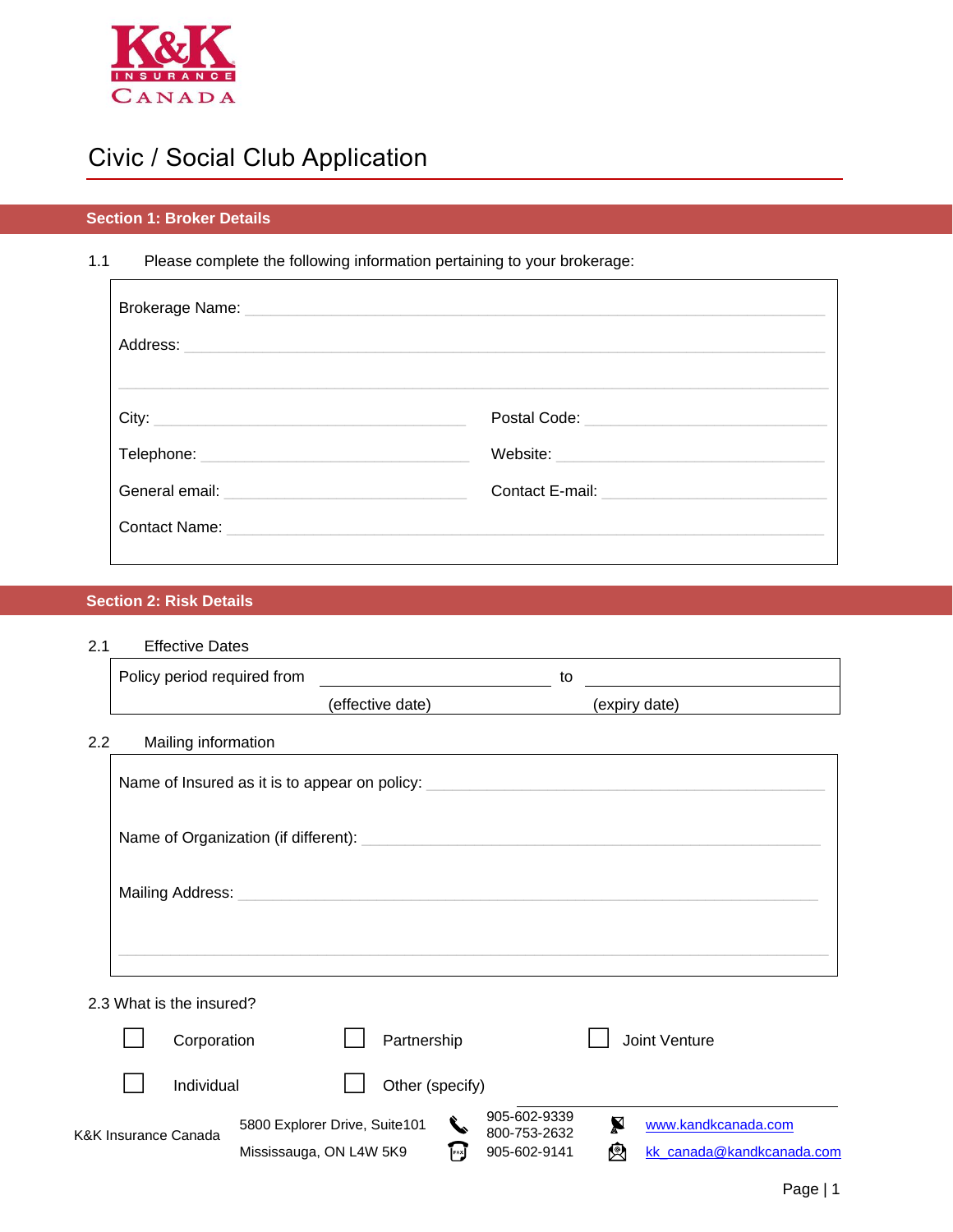

#### 2.4 Physical Address of Organization (if different than mailing):

| Address:        |  |  |  |
|-----------------|--|--|--|
|                 |  |  |  |
|                 |  |  |  |
| 2.5<br>Webpage: |  |  |  |

2.6

Provide number of years the business has been in operation:

2.7 Provide complete descriptions of the Applicant's operations:

2.8 Please describe fully and break down the types of operations and work performed by the applicant: a)

| Operations | Estimated<br>Annual<br>Attendance | <b>Estimated Gross</b><br>Receipts for the<br><b>Coming Year</b> |
|------------|-----------------------------------|------------------------------------------------------------------|
|            |                                   |                                                                  |
|            |                                   |                                                                  |
|            |                                   |                                                                  |
|            |                                   |                                                                  |

b) If the Insured has food and/or beverage sales, please indicate receipts:

| Annual Receipts for:                                                                                          | Food: \$ | Alcohol: \$ |  |
|---------------------------------------------------------------------------------------------------------------|----------|-------------|--|
| *If receipts indicate Beer / Wine / Liquor sales, please complete and attach the Liquor Liability Application |          |             |  |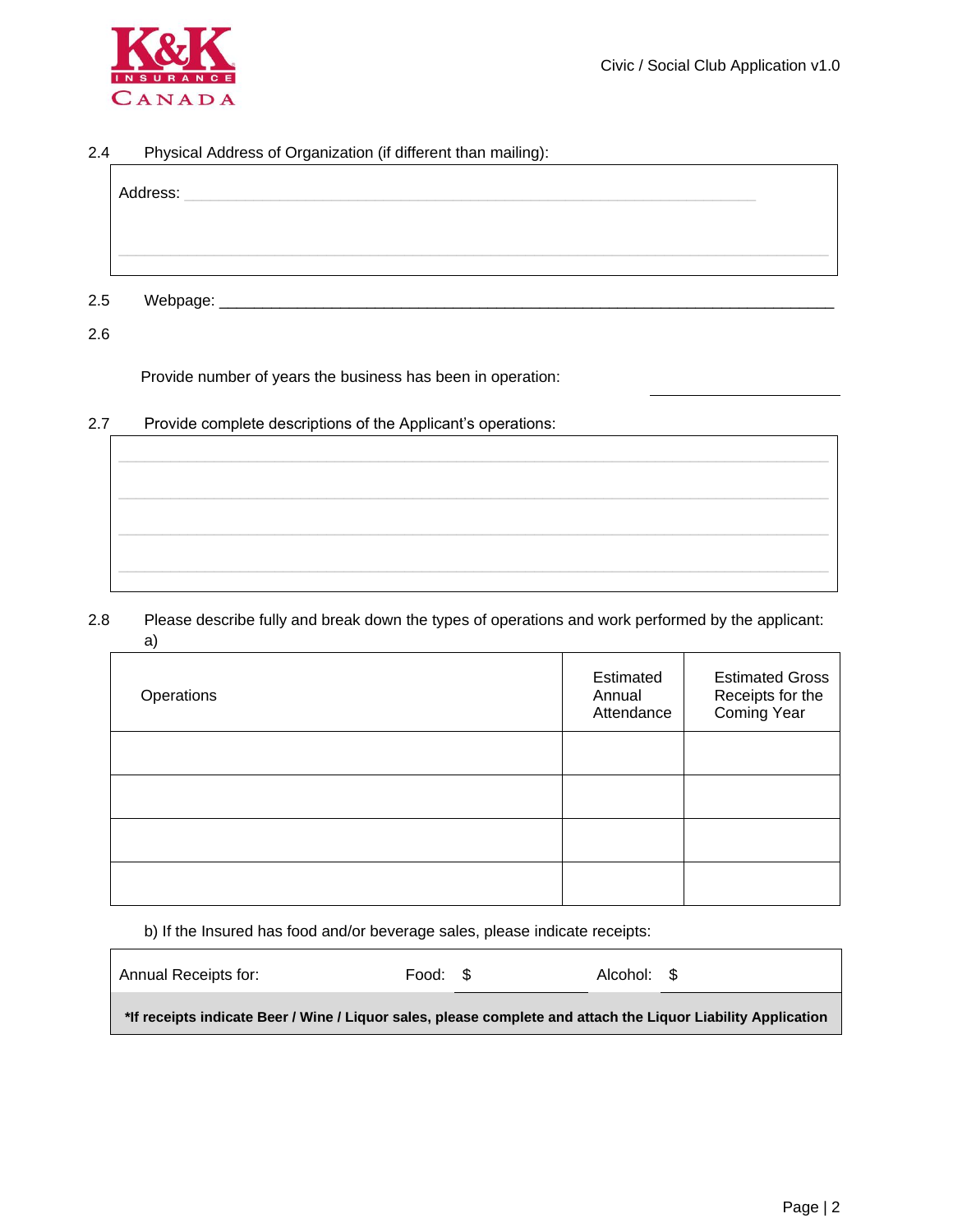

#### 2.9

Total number of members:

### 2.10 Please identify all activities of this club that are not conducted on premises:

| the control of the control of the control of |  |
|----------------------------------------------|--|
|                                              |  |
|                                              |  |
|                                              |  |
|                                              |  |
|                                              |  |
|                                              |  |
|                                              |  |
|                                              |  |
|                                              |  |
|                                              |  |
|                                              |  |

#### 2.11

| Are the above listed activities limited to members and guests? | Yes | No |  |
|----------------------------------------------------------------|-----|----|--|
| If no, which activities are open to the public:                |     |    |  |
|                                                                |     |    |  |
|                                                                |     |    |  |

### 2.12 Have you ever or are you planning to organize or sponsor any of the following?

| Fireworks               | Yes | No |  |
|-------------------------|-----|----|--|
| Carnivals / Circus      | Yes | No |  |
| <b>Athletic Events</b>  | Yes | No |  |
| Parades                 | Yes | No |  |
| Motorsports             | Yes | No |  |
| If yes, please explain: |     |    |  |
|                         |     |    |  |
|                         |     |    |  |
|                         |     |    |  |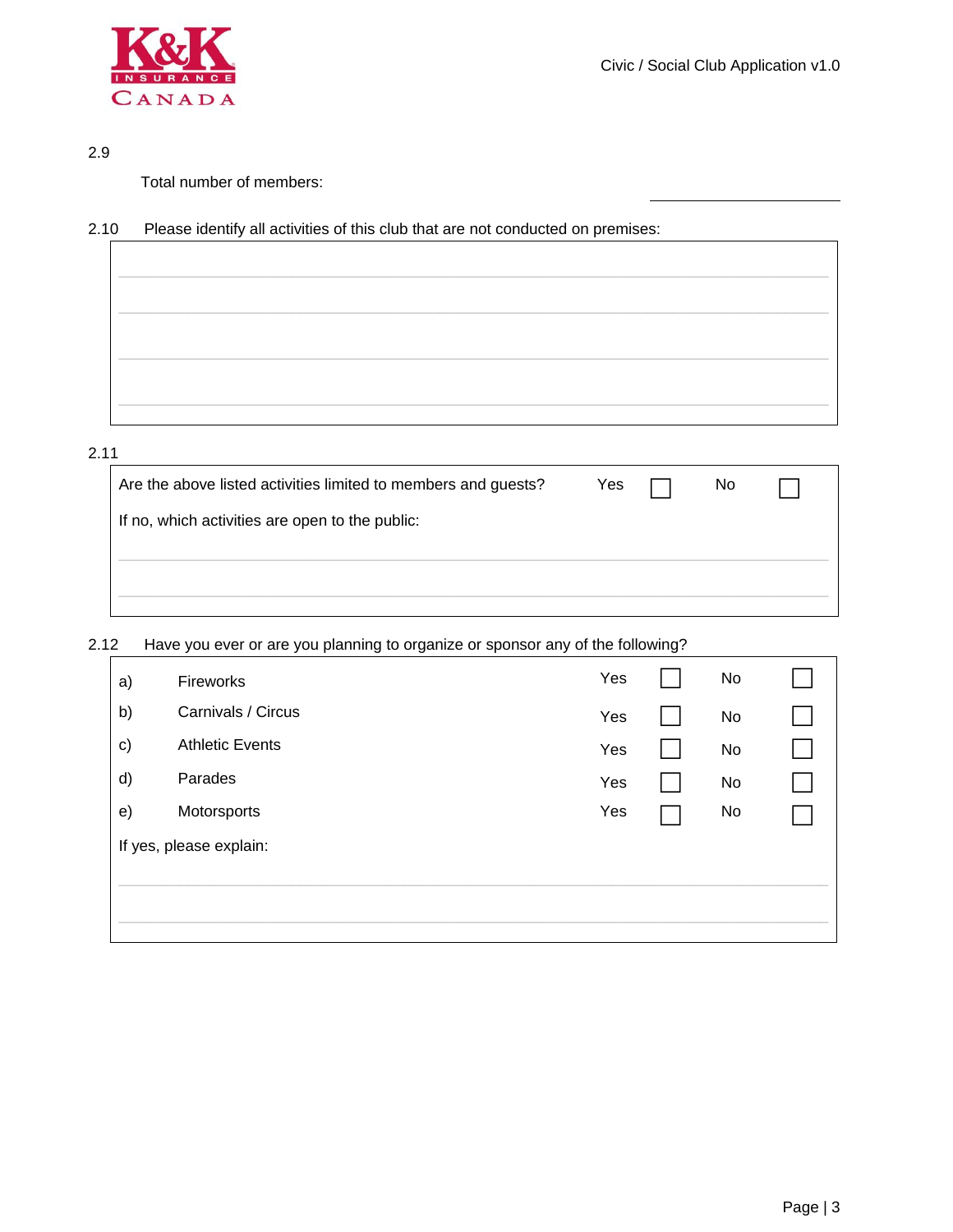

### 2.13

| Does the club organization take part in any off-premises activities? Yes $\Box$ |  | No. |  |
|---------------------------------------------------------------------------------|--|-----|--|
| If yes, please identify these activities:                                       |  |     |  |
|                                                                                 |  |     |  |
|                                                                                 |  |     |  |

### 2.14

| Do you ever rent your facility to outside users?                        |  | Yes $\Box$ No $\Box$ |  |  |  |  |
|-------------------------------------------------------------------------|--|----------------------|--|--|--|--|
| If yes, please provide a copy of the rental agreement and fee schedule. |  |                      |  |  |  |  |

### 2.15

| Does your organization have bingo nights?                    | Yes | No. |  |
|--------------------------------------------------------------|-----|-----|--|
| If yes:                                                      |     |     |  |
| How often is bingo held?                                     |     |     |  |
| Average Number of people attending each night bingo is held: |     |     |  |
| What are the receipts generated from bingo?                  |     |     |  |

### **Section 3: Liability**

## 3.1 Contractual Liability

| a) Does the Insured sign any contracts where they assume the<br>Liability of others or waive Subrogation Rights?                                                | Yes | No |  |
|-----------------------------------------------------------------------------------------------------------------------------------------------------------------|-----|----|--|
| If yes, please provide details:                                                                                                                                 |     |    |  |
|                                                                                                                                                                 |     |    |  |
|                                                                                                                                                                 |     |    |  |
|                                                                                                                                                                 |     |    |  |
| b) If the Insured subcontracts out work to independent<br>contractors or rents or leases premises to others, do they always<br>use a single, standard contract? | Yes | No |  |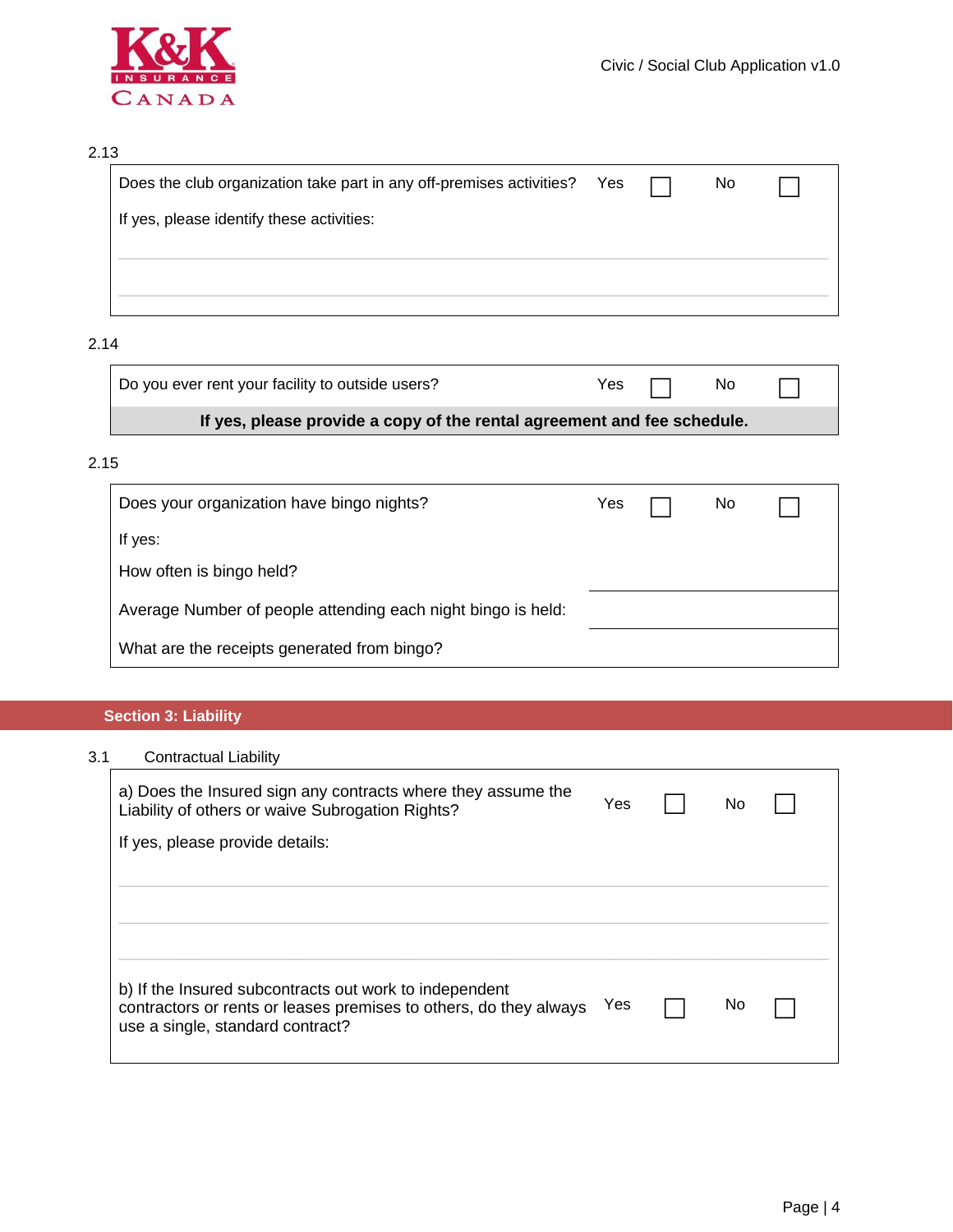

| If yes, does the contract contain "hold harmless", "waiver of<br>subrogation" and "agreement to defend and indemnify"<br>provisions in favour of the Insured?                                                                                                                                                                                                                          | Yes |  | No |  |  |
|----------------------------------------------------------------------------------------------------------------------------------------------------------------------------------------------------------------------------------------------------------------------------------------------------------------------------------------------------------------------------------------|-----|--|----|--|--|
| If no, please advise procedures followed and details of contracts used:                                                                                                                                                                                                                                                                                                                |     |  |    |  |  |
|                                                                                                                                                                                                                                                                                                                                                                                        |     |  |    |  |  |
|                                                                                                                                                                                                                                                                                                                                                                                        |     |  |    |  |  |
| c) If the Insured subcontracts out work to independent contractors<br>or rents or leases premises to other including concessionaires, do<br>they require that the other contracting party provide to the Insured a<br>Certificate of Standard CGL Insurance showing the Insured added<br>as an Additional Insured with provision for 30 days notice of<br>cancellation to the Insured? | Yes |  | No |  |  |
| If the Contracting Party is dispersing alcohol either on behalf of the<br>Insured, or on the premises of the Insured, does the Certificate of<br>Standard CGL Insurance state that the CGL provides coverage for<br>Liquor Liability?                                                                                                                                                  | Yes |  | No |  |  |
| d) If the Insured's business involves sports and/or entertainment<br>participants, are waivers obtained from ALL participants or their<br>Legal Guardians?                                                                                                                                                                                                                             | Yes |  | No |  |  |
| If no, in whole or part, please explain:                                                                                                                                                                                                                                                                                                                                               |     |  |    |  |  |
|                                                                                                                                                                                                                                                                                                                                                                                        |     |  |    |  |  |
|                                                                                                                                                                                                                                                                                                                                                                                        |     |  |    |  |  |
| If yes, in whole or part, please attach a copy of the waiver.                                                                                                                                                                                                                                                                                                                          |     |  |    |  |  |

#### 3.2 Protective Liability

| a) Does the Applicant let or sublet any work to independent<br>contractors (e.g. security, concessionaires, janitorial, premises<br>maintenance, etc.)? | Yes | No |  |
|---------------------------------------------------------------------------------------------------------------------------------------------------------|-----|----|--|
| If yes, what is the annual cost of work?                                                                                                                |     |    |  |
| Let \$                                                                                                                                                  |     |    |  |
| Sublet                                                                                                                                                  |     |    |  |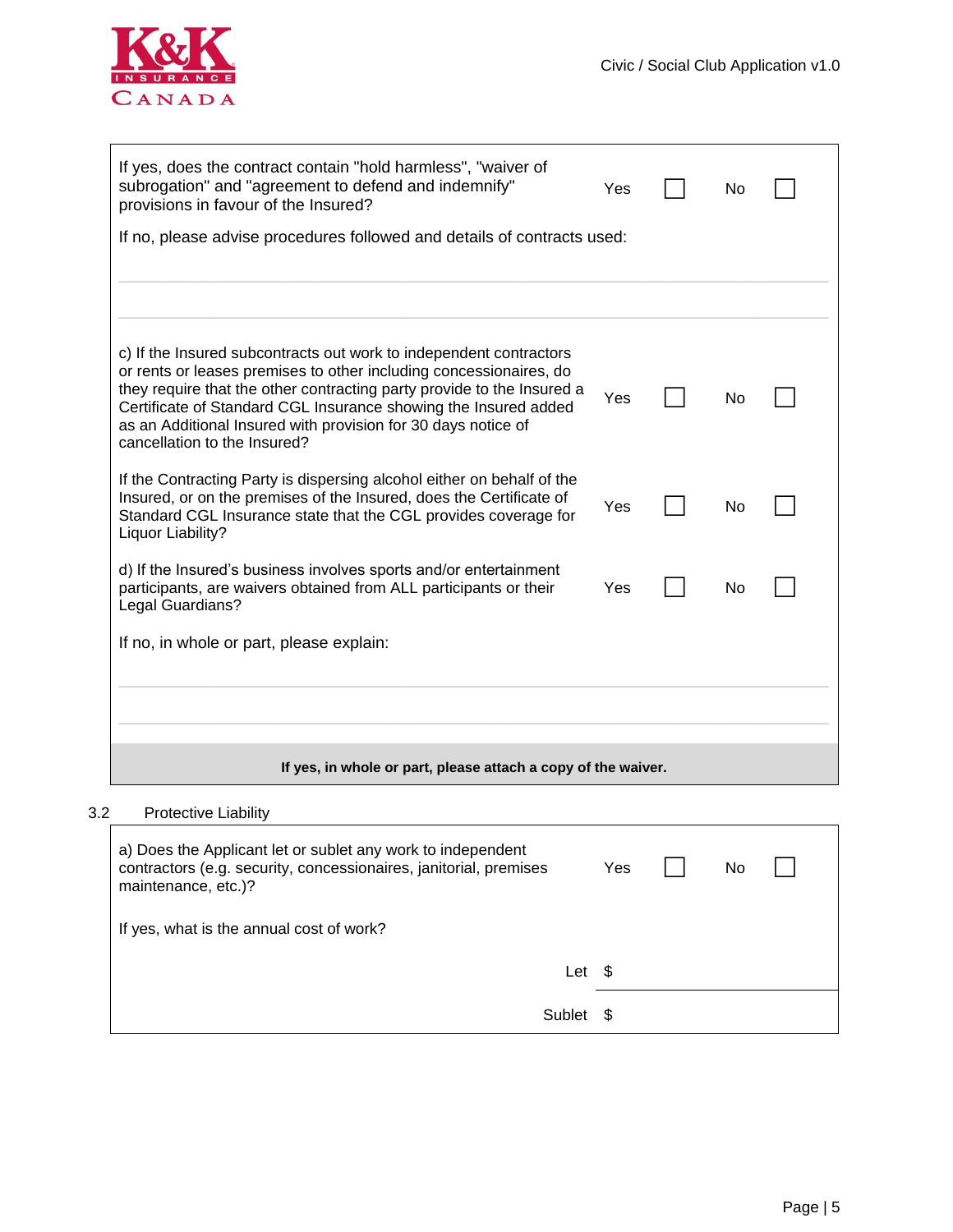

|                             | Yes                                                                                                                                                                                                                                                                                       |                                                                      | No |  |
|-----------------------------|-------------------------------------------------------------------------------------------------------------------------------------------------------------------------------------------------------------------------------------------------------------------------------------------|----------------------------------------------------------------------|----|--|
| <b>Workers Compensation</b> |                                                                                                                                                                                                                                                                                           |                                                                      |    |  |
|                             | Yes                                                                                                                                                                                                                                                                                       |                                                                      | No |  |
|                             |                                                                                                                                                                                                                                                                                           |                                                                      |    |  |
|                             |                                                                                                                                                                                                                                                                                           |                                                                      |    |  |
|                             |                                                                                                                                                                                                                                                                                           |                                                                      |    |  |
|                             | If yes, please give details of the sublet:<br>operating vehicles to perform maintenance, service, haulage or<br>snow removal operations?<br>Are all employees and contractors including students and<br>volunteers covered by Workers Compensation?<br>If no, please provide explanation. | b) Does the Insured contract services from others for the purpose of |    |  |

#### 3.4 Aircraft & Watercraft

| Does the Applicant own, lease or operate any aircraft and/or<br>watercraft? | Yes | No |  |
|-----------------------------------------------------------------------------|-----|----|--|
| If yes, please give details:                                                |     |    |  |
|                                                                             |     |    |  |
|                                                                             |     |    |  |
|                                                                             |     |    |  |
|                                                                             |     |    |  |

#### 3.5 Non-Owned Automobile

| a) Do any partners, officers, employees or volunteers operate their Yes<br>own vehicles during the course of business, on behalf of the<br>Insured? |  | No |  |
|-----------------------------------------------------------------------------------------------------------------------------------------------------|--|----|--|
| If yes, please give details:                                                                                                                        |  |    |  |
|                                                                                                                                                     |  |    |  |
|                                                                                                                                                     |  |    |  |
|                                                                                                                                                     |  |    |  |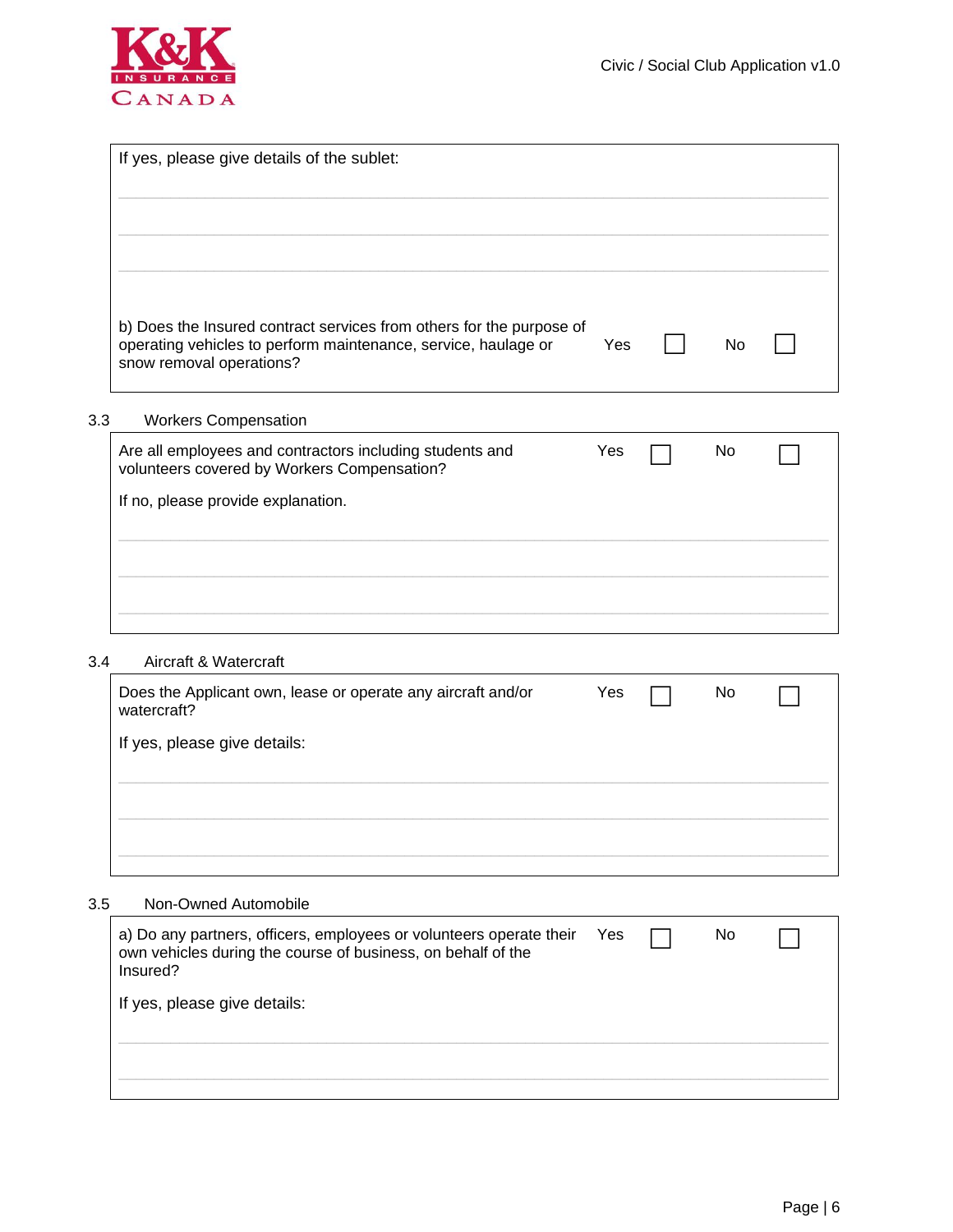

| b) Does the Insured rent or lease vehicles from others?                              | Yes | No |  |
|--------------------------------------------------------------------------------------|-----|----|--|
| If yes, (i) How often per year? :                                                    |     |    |  |
| (ii) Are any of these vehicles driven in the United States?                          | Yes | No |  |
|                                                                                      |     |    |  |
| c) Does the Insured contract services from others?<br>If yes, please describe:       | Yes | No |  |
| d) Are vehicles used to transport anyone?<br>If yes, how often and for what purpose? | Yes | No |  |
|                                                                                      |     |    |  |

### **Section 4: Claims Information**

| I | I |
|---|---|
|   |   |
|   |   |
|   |   |

|     | Does the Insured have a formal loss-control program?                | Yes | No. |  |
|-----|---------------------------------------------------------------------|-----|-----|--|
|     | If yes, please provide details:                                     |     |     |  |
|     |                                                                     |     |     |  |
|     |                                                                     |     |     |  |
| 4.2 |                                                                     |     |     |  |
|     | Does the Insured have a formal employee safety-training<br>program? | Yes | No. |  |
|     | If yes, please provide details:                                     |     |     |  |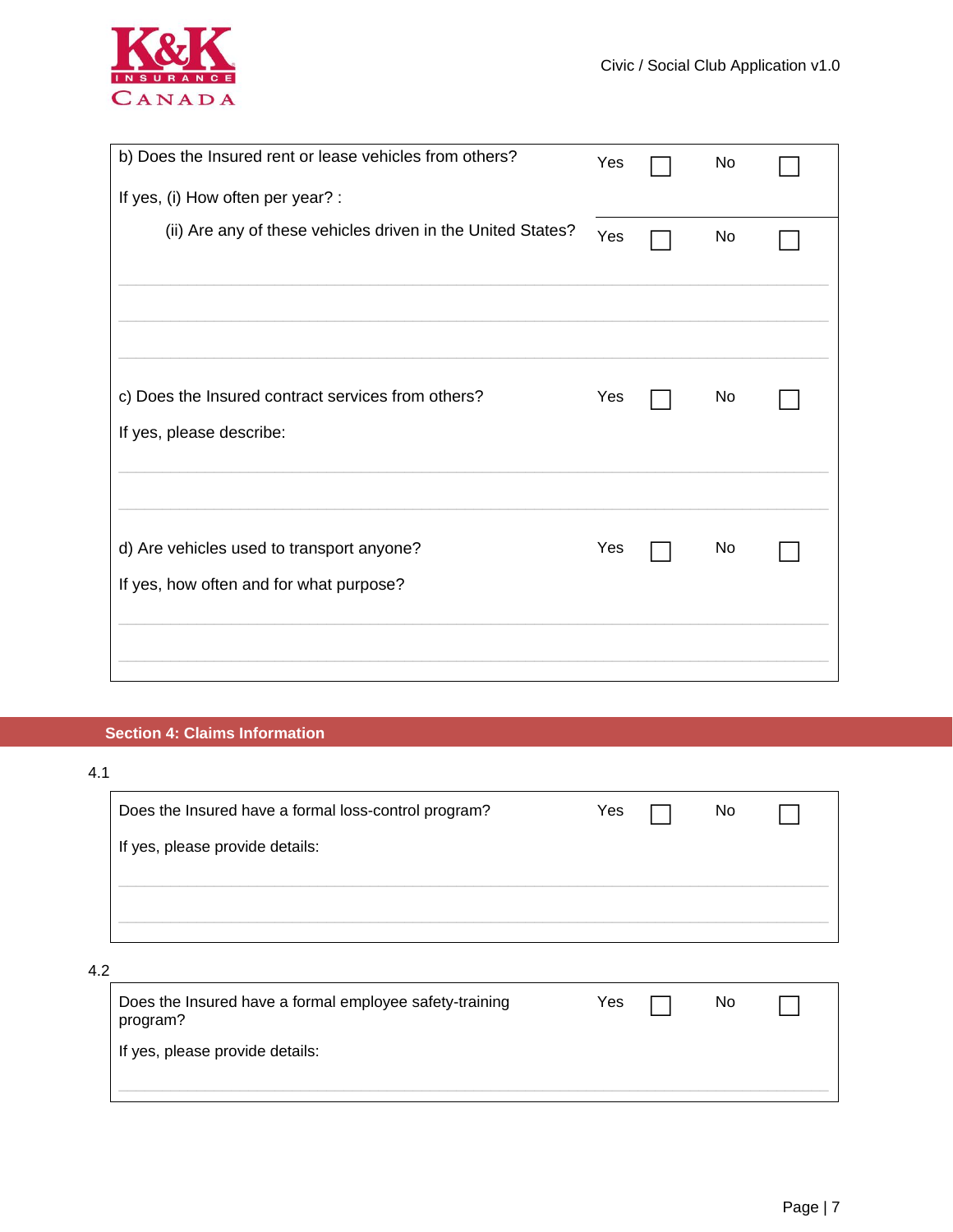

#### 4.3

| Does the Insured have a formal premises snow/ice clearance<br>procedure? | Yes | No. |  |
|--------------------------------------------------------------------------|-----|-----|--|
| If yes, please provide details:                                          |     |     |  |
|                                                                          |     |     |  |
|                                                                          |     |     |  |
|                                                                          |     |     |  |

#### $4.4$ Please provide details of all claims against the Applicant during the past five years. Claims are required to be on Insurer Loss Reports. (Please use additional sheet if necessary.):

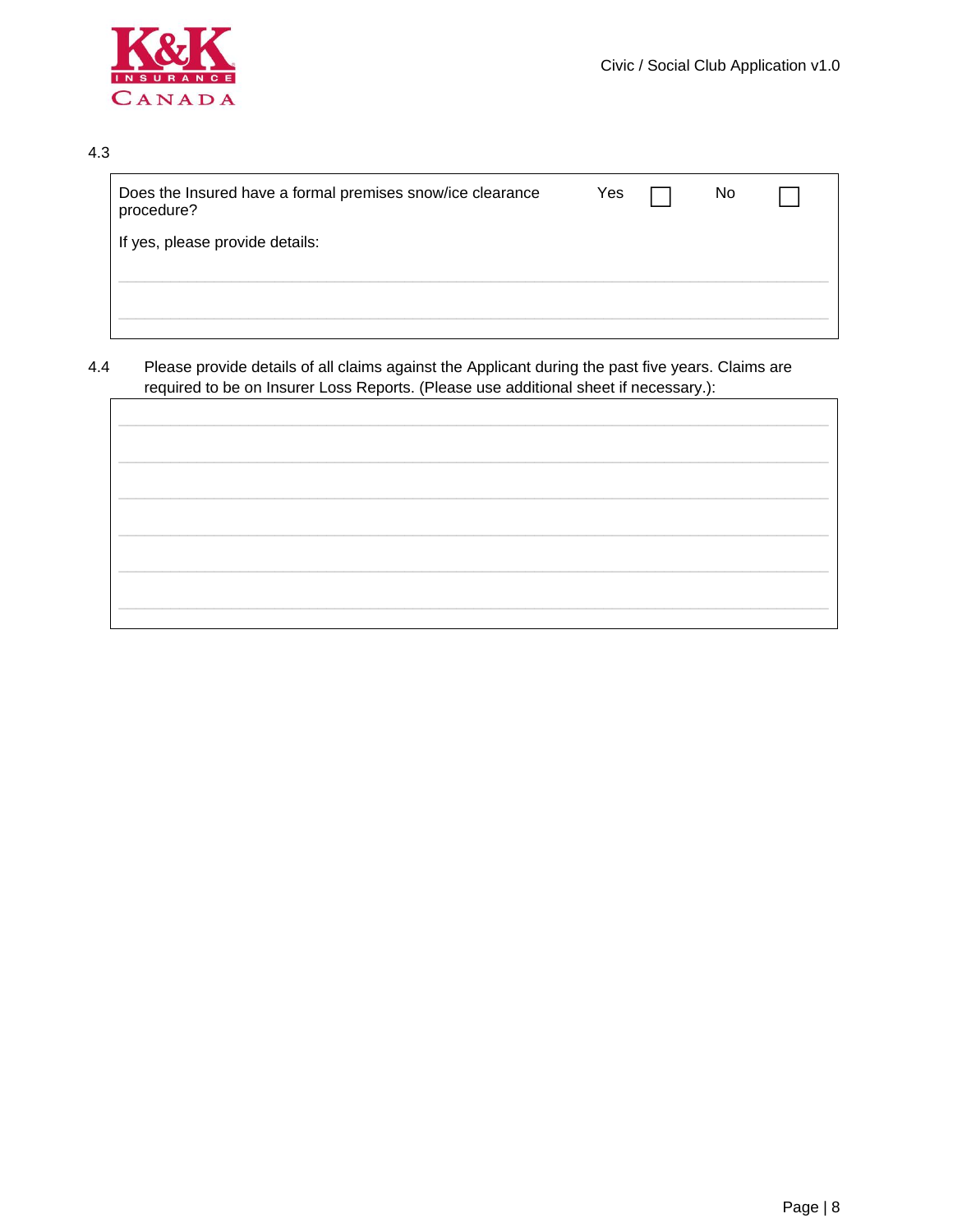

### **Section 5: Limits of Liability Required**

| 5.1 | <b>Commercial General Liability</b>               |                        |    |
|-----|---------------------------------------------------|------------------------|----|
|     | <b>Each Occurrence Limit</b>                      |                        | \$ |
|     | Products - Completed Operations Aggregate Limit   |                        | \$ |
|     | Personal Injury Limit                             |                        | \$ |
|     | <b>Tenants Legal Liability Limit</b>              |                        | \$ |
|     | Medical Expense Limit - Per Occurrence/Per Person |                        | \$ |
|     | Non-Owned Automobile Limit:                       |                        |    |
|     | $\qquad \qquad \blacksquare$                      | Liability              | \$ |
|     |                                                   | <b>Physical Damage</b> | \$ |
|     | <b>Employee Benefits Limit</b>                    |                        | \$ |
|     | <b>Employers Liability Limit</b>                  |                        | \$ |
|     | <b>Advertising Injury Limit</b>                   |                        | \$ |
|     | Other:                                            |                        | \$ |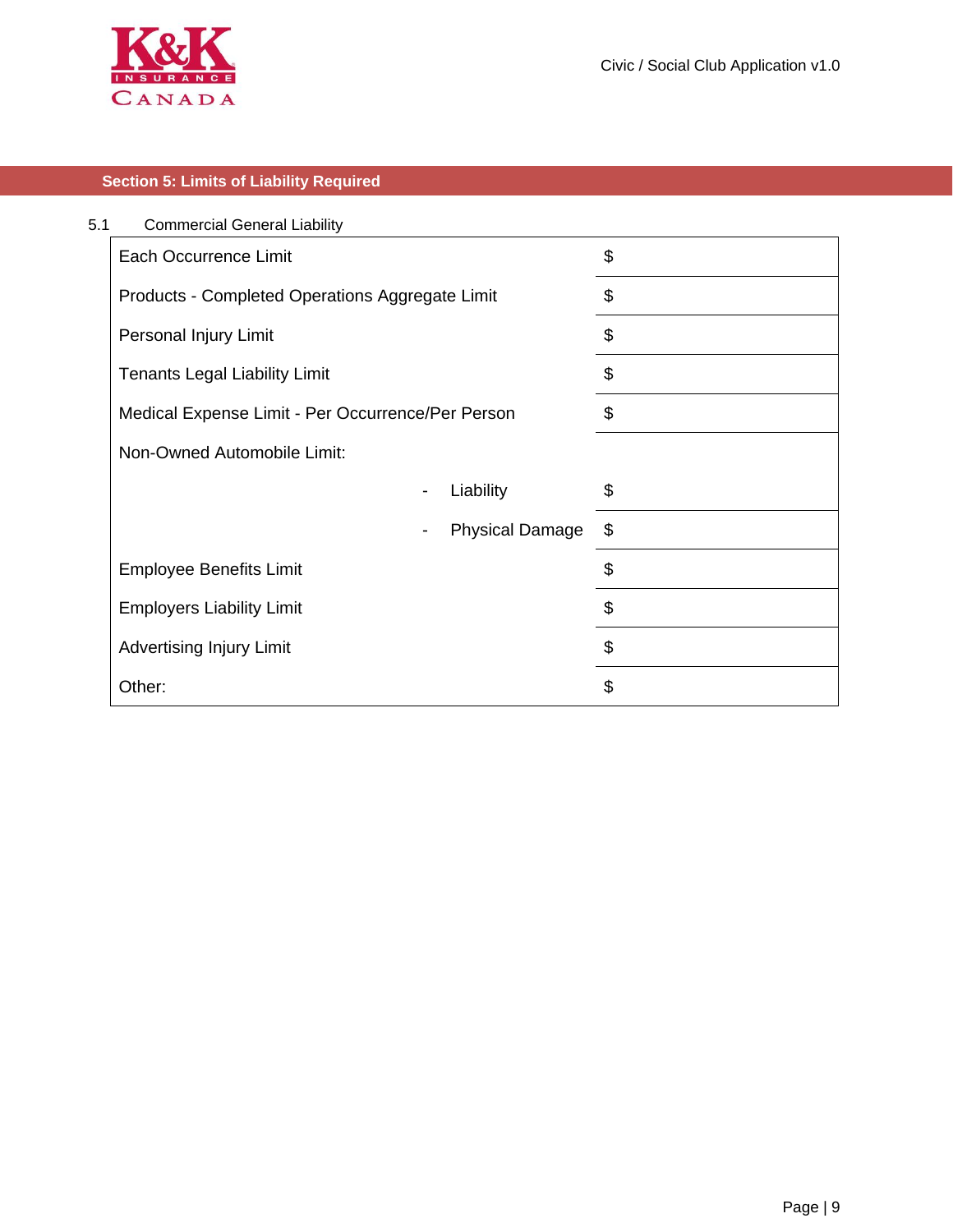

#### **Section 6: Declarations**

This application does not bind the applicant or the Company to complete this insurance but it is agreed that the information contained herein shall be the bases of the contract should a policy be issued.

It is mutually agreed between the Company and the applicant that any inspection of premises, operations or any matter pertaining to insurance afforded by the Company, is made for the use and benefit of the Company only and is not to be relied upon by the applicant in any respect.

**IMPORTANT NOTICE:** As part of our underwriting procedure, a routine inquiry may be made to obtain applicable information concerning various risk characteristics. Upon written request, additional information as to the nature and scope of the report, if one is made, will be provided.

I understand that this Application Form will be relied upon by the insurance company in determining whether to provide a quotation for insurance coverage. I hereby warrant, represent and confirm that I have read all of the questions and answers on the Application Form and that, to the best of my knowledge, all information provided in this form is complete, true and correct.

| Signed:        | Full Name: |               |              |  |  |
|----------------|------------|---------------|--------------|--|--|
| Position Held: | Date:      |               | 11-Mar-2019  |  |  |
|                |            |               |              |  |  |
|                |            | <b>SUBMIT</b> | <b>PRINT</b> |  |  |